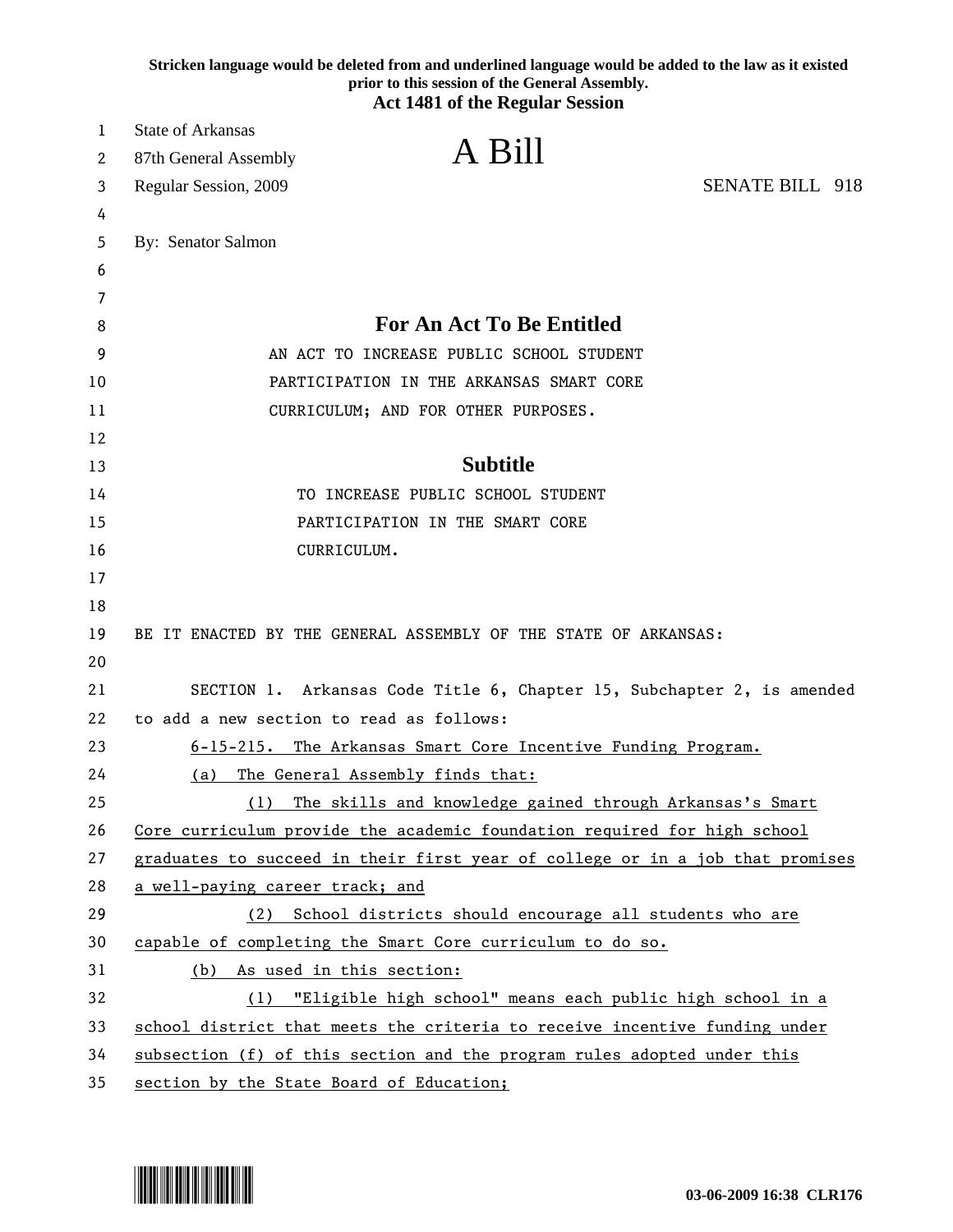| $\mathbf{1}$   | (2) "Smart Core" means the curriculum established by the                      |
|----------------|-------------------------------------------------------------------------------|
| $\overline{2}$ | Department of Education under the Standards for Accreditation of Arkansas     |
| 3              | Public Schools and School Districts that is part of Smart Future, a state     |
| 4              | initiative focused on improving Arkansas public high schools for all          |
| 5              | students; and                                                                 |
| 6              | "Smart Core graduate" means a student who graduated from an<br>(3)            |
| 7              | Arkansas public high school after having successfully completed the Smart     |
| 8              | Core curriculum.                                                              |
| 9              | The Arkansas Smart Core Incentive Funding Program is established<br>(c)       |
| 10             | to provide a financial incentive to:                                          |
| 11             | Assist with a public high school's efforts to encourage<br>(1)                |
| 12             | public high school students to complete the Smart Core curriculum; and        |
| 13             | Promote programs that contribute to student success,<br>(2)                   |
| 14             | including without limitation:                                                 |
| 15             | (A) Tutoring;                                                                 |
| 16             | Quality after-school and summer programs that may<br>(B)                      |
| 17             | include the College Preparatory Enrichment Program (CPEP), literacy, math,    |
| 18             | and science specialists in elementary school; and                             |
| 19             | Professional development for mathematics, science,<br>(C)                     |
| 20             | literacy, foreign language, and Advanced Placement instruction; and           |
| 21             | (3)<br>Provide support to school counselors to improve student                |
| 22             | services.                                                                     |
| 23             | $(d)(1)(A)$ A school district that receives incentive funding under this      |
| 24             | section shall provide the incentive funding to each eligible high school in   |
| 25             | the school district.                                                          |
| 26             | The eligible high school shall spend the incentive<br>(B)                     |
| 27             | funding only for the purposes identified in subsection (c) of this section.   |
| 28             | (2) A school district that receives incentive funding under this              |
| 29             | program shall not use the incentive funding to provide increases to the       |
| 30             | salary schedule of the school district.                                       |
| 31             | $(e)(1)$ Subject to an appropriation and available funding for the            |
| 32             | program, the department shall pay incentive funding to a school district      |
| 33             | under this section based on an annual percentage of Smart Core graduates from |
| 34             | a public high school in the school district.                                  |
| 35             | $(2)(A)$ The department shall make the calculation based on a                 |
| 36             | student record analysis conducted annually by the department beginning with   |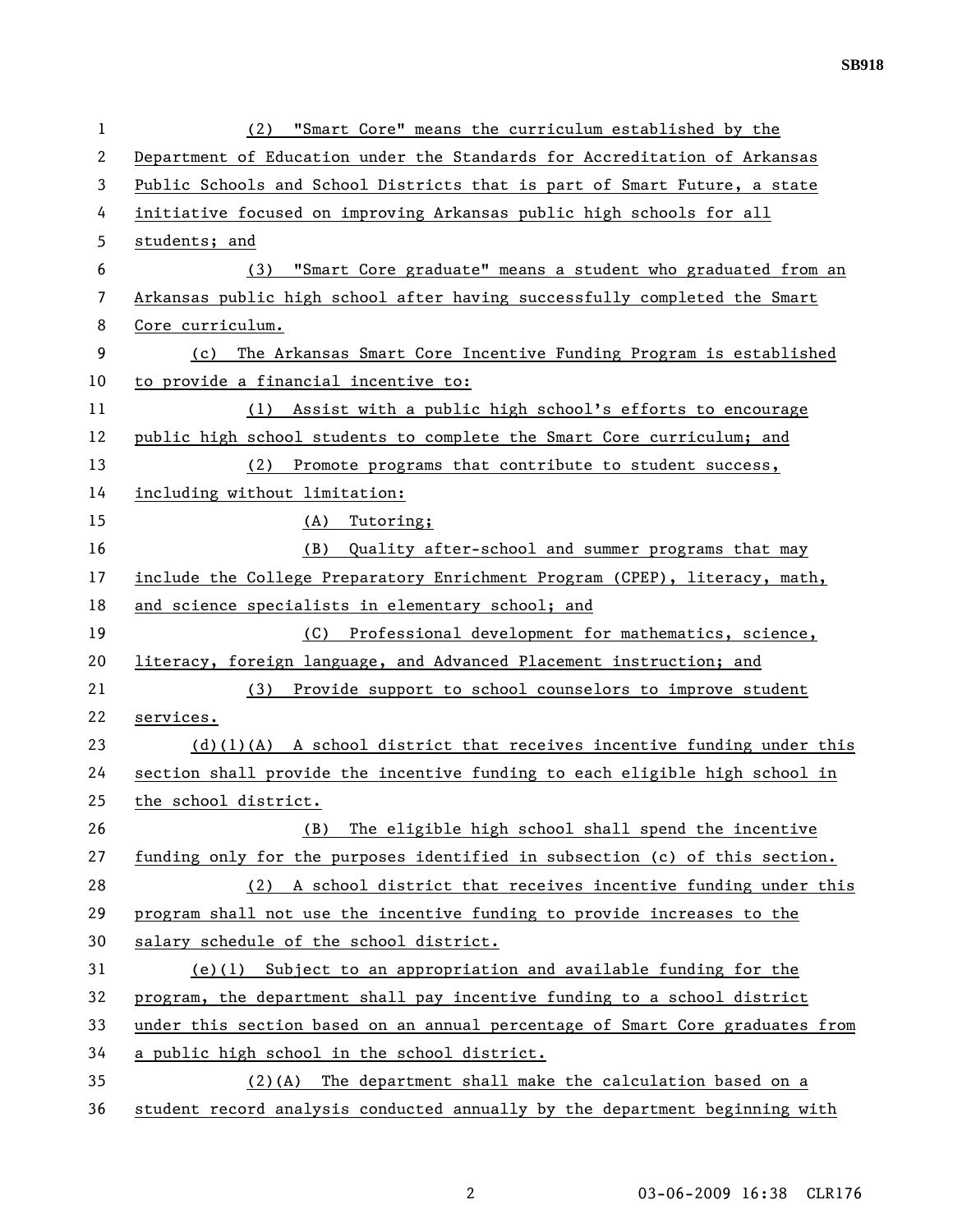1 the graduating class of 2010. 2 (B) The department shall exclude from the student record 3 analysis a student with an individualized education program that does not 4 require a student to complete the Smart Core curriculum. 5 (f)(1) By June 30 of each year, the department shall pay to a school 6 district incentive funding under the program as follows: 7 (A) If one hundred percent (100%) of a public high 8 school's graduates in the immediately preceding school year completed the 9 Smart Core curriculum, the school district where the public high school is 10 located shall receive one hundred twenty-five dollars (\$125) per Smart Core 11 graduate; 12 (B) If at least ninety-five percent (95%) but less than 13 one hundred percent (100%) of a public high school's graduates in the 14 immediately preceding school year completed the Smart Core curriculum, the 15 school district where the public high school is located shall receive one 16 hundred dollars (\$100) per Smart Core graduate; and 17 (C) If at least ninety percent (90%) but less than ninety-18 five percent (95%) of a public high school's graduates in the immediately 19 preceding school year completed the Smart Core curriculum, the school 20 district where the public high school is located shall receive fifty dollars 21 (\$50.00) per Smart Core graduate. 22 (2) The department shall not pay incentive funding to a school 23 district for a public high school in which less than ninety percent (90%) of 24 its graduates complete the Smart Core curriculum. 25 (3) If a public high school's graduation rate falls below the 26 average graduation rate for the public high school for the previous three (3) 27 school years, the school district is not eligible to receive the full 28 incentive award under the program for the public high school; 29 (g) Participation in the Arkansas Smart Core Incentive Funding Program 30 is voluntary. 31 (h) This section is effective from July 1, 2009, through June 30, 32 2020. 33 34 SECTION 2. EMERGENCY CLAUSE. It is found and determined by the 35 General Assembly of the State of Arkansas that it is vital to the state's 36 economy to graduate high school students who are college and workforce ready;